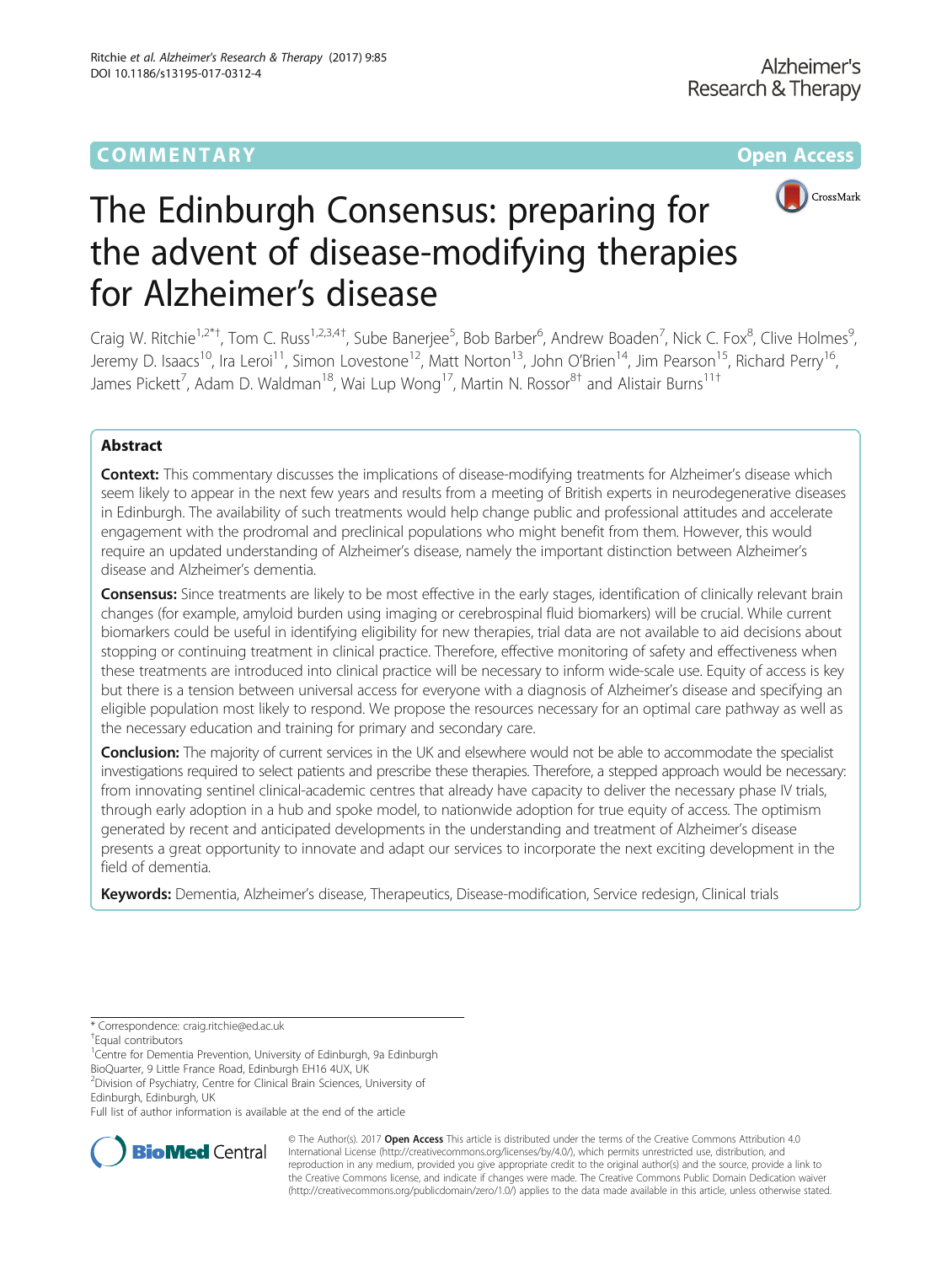Driven by population ageing, dementia is now recognised as one of the greatest global public health challenges [\[1](#page-6-0), [2\]](#page-6-0). The commonest aetiology of the dementia syndrome is Alzheimer's disease. Currently, only symptomatic treatments for Alzheimer's dementia are available and, as yet, the findings from therapeutic trials for drugs and biological agents to modify the course of Alzheimer's disease before dementia develops are universally negative [\[3](#page-6-0)]. However, almost 100 treatments are currently being investigated, often targeting individuals earlier in the disease process [\[4](#page-6-0)], and very promising phase II work has been published [[5\]](#page-6-0). Given ongoing research efforts, it seems likely that interventions—be they pharmacological or non-pharmacological multimodal interventions—will be available in the near future for people diagnosed with prodromal dementia. This would fundamentally transform how the condition is perceived, diagnosed, and managed.

Even before the full dementia syndrome is present, Alzheimer's disease may manifest as changes in biomarkers ('preclinical' disease) or minor cognitive symptoms ('prodromal' disease or 'mild cognitive impairment') [[6, 7\]](#page-6-0). These pre-dementia stages of illness rely heavily on the understanding of an individual's burden of disease measured using biomarkers found in cerebrospinal fluid (CSF) and through metabolic brain imaging. Consequently, any future selection of patients for treatment will require the ability to demonstrate such biomarker 'abnormalities' in contrast to the relatively simple clinical assessments needed to initiate cholinesterase inhibitors. This would require access to PET imaging or CSF sampling for patient selection for treatment rather than the relatively simple clinical assessments needed to initiate the current symptomatic treatments for Alzheimer's disease. This is an exciting prospect but how such a transformation could be implemented in the UK National Health Service (NHS) is unclear.

## Consensus meeting

To address this lack of clarity, a group of academic clinicians from neurology, psychiatry, and neuroradiology disciplines and charity representatives met in Edinburgh to discuss how the NHS and other health care providers could respond to the future availability of a diseasemodifying treatment for Alzheimer's disease and what the role of biomarkers would be in the diagnostic process. The group discussed the implications for existing clinical services and the best way to adapt services to deliver the most appropriate and equitable access to such therapeutic advances. The overall purpose of the meeting and this report was to inform the predictable evolution in services, attitudes, and understanding by clarifying the changes to services, resource allocation, training, and public awareness that will be necessary. If implemented now, our message (Box 1) would also bring tangible benefits to people currently being referred to dementia services.

The group met once and was led through a prespecified agenda by the three co-chairs MNR, AB, and CWR. The agenda covered the current use of and the science behind imaging and other biomarkers, the current pipeline of disease-modifying therapies for Alzheimer's disease, and a review of current care pathways in the UK. The meeting was minuted by TCR and, before the conclusion of the meeting, the statements for this consensus statement were discussed and unanimously agreed by all present. Each co-author has contributed to the final drafting of this manuscript, thereby endorsing the views and proposals herein.

# Biomarkers for assessment and diagnosis Treatments are likely to be most effective in the early stages of Alzheimer's disease

Alzheimer's disease begins as early as mid-life and only manifests as Alzheimer's dementia once the disease is at

## Box 1 Consensus message

- The advent of a disease-modifying treatment would represent a major positive advancement in the management of Alzheimer's disease.
- This would change the perception of the illness to one that is treatable, which would mark a substantial change in longheld attitudes by the public and healthcare staff.
- Depending on the nature of the patient population for any new medication, redesign of services for Alzheimer's disease is highly likely to be necessary.
- Healthcare systems will need to identify and engage with prodromal and preclinical populations who might benefit from such interventions. These people may not be in contact with health services or, if they are, this will not be because of Alzheimer's disease.
- The implications of a disease-modifying treatment would amount to a paradigm shift in clinical approaches to Alzheimer's disease, but one for which it is possible to prepare.
- Diagnosis, eligibility, and perhaps monitoring of treatment efficacy will require diagnostics to demonstrate evidence of cerebral amyloidosis as an example of precision medicine.
- Realistic planning is needed now to direct the evolution of services to optimise appropriate patient access and prepare protocols for phase IV testing of these treatments to inform real world practice and commissioning decisions.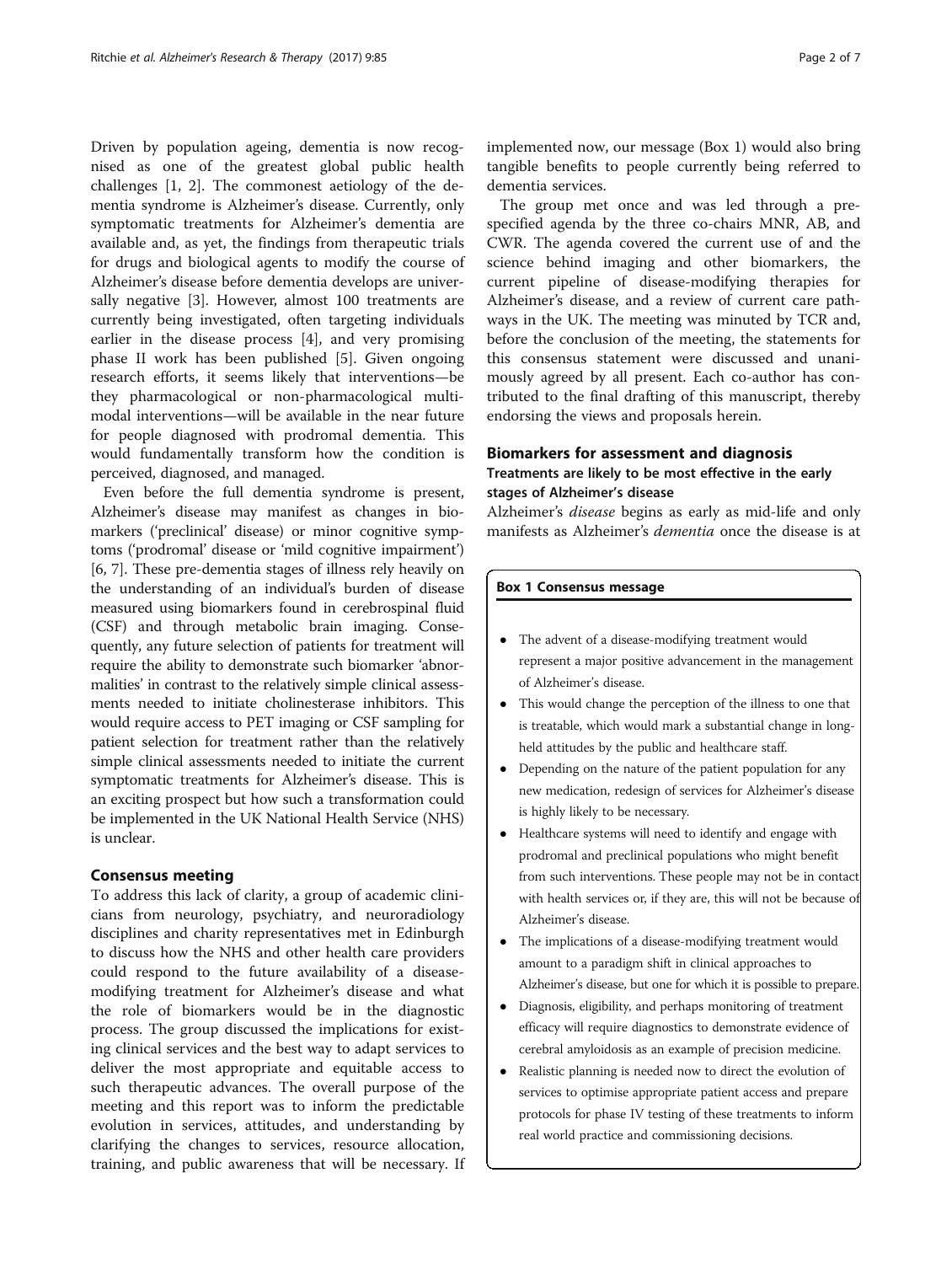an advanced stage [\[8](#page-6-0), [9](#page-6-0)]. Therefore, Alzheimer's disease is generally far advanced by the time Alzheimer's dementia is diagnosed, even at an "early" stage of dementia. There is an emerging consensus that optimal disease modification would be best achieved at earlier stages of the disease before dementia develops. Multiple failed phase III trials (most recently solanezumab and verubecestat [[10](#page-6-0)]) seem to support this. Although stage of disease may have mediated trial failure, other possibilities include insensitive outcome measures, poor target engagement, heterogeneity of sample across multiple sites and languages, insufficient phase II data informing phase III confirmation, and the possibility that the specific targeting of the amyloid pathway is inadequate to generate clinical benefit.

Thus, future treatments will be initially offered to people with mid-stage Alzheimer's disease but without symptoms sufficiently severe to merit a diagnosis of dementia, i.e. prodromal Alzheimer's disease (Fig. 1). Eventually, treatments might be offered to people at an even earlier stage: people with biomarker evidence of Alzheimer's disease but minimal or no symptoms, i.e. preclinical Alzheimer's disease. There are several preclinical trials ongoing and this is the primary focus of the European Prevention of Alzheimer's Dementia (EPAD) Consortium ([http://ep-ad.org/\)](http://ep-ad.org/) [\[11\]](#page-6-0).

#### Markers of cortical amyloidosis are fundamental

Treatment of Alzheimer's dementia is currently 'one size fits all' with anyone with the clinical syndrome being considered for a cholinesterase inhibitor or memantine [[12\]](#page-6-0). However, since early disease-modifying treatments for Alzheimer's disease are likely to target amyloid aggregation—although tau-focused therapies are also in development—markers of cortical pathology such as amyloidosis will become central in assessing eligibility for new treatments. This drive towards molecular-based therapeutics will inevitably lead to molecular-based diagnostics. This would move the field towards precision



medicine, allowing us to offer targeted treatments to individuals with cortical amyloidosis with the prospect of even greater precision in the future.

Therefore, markers of cortical pathology such as amyloidosis will become central in diagnosing Alzheimer's disease—particularly at a preclinical stage—and in assessing eligibility for the new treatments. All current trials enrich the clinical sample recruited for the presence of cortical amyloidosis and it is highly likely that these selection criteria will be used to access the treatment in clinical practice.

Cerebral amyloidosis can be measured directly using amyloid PET imaging or indirectly in CSF. There is high concordance between these diagnostic approaches [\[13](#page-6-0)], so local availability, cultural factors, and staff experience will determine the choice between the two.

# The use of biomarkers for personalising intervention and for gauging response

In a research setting, PET-Amyloid Imaging, CSF  $A\beta_{42}$ , tau, and p-tau are useful biomarkers to differentiate people with Alzheimer's dementia from controls [\[14](#page-6-0)]. However, the current utility of these biomarkers in a clinical context, given the low specificity of these tests (e.g. CSF Aβ) for Alzheimer's dementia in the elderly and the inconsistent quality of the evidence base is less clear [\[15](#page-6-0), [16](#page-6-0)]. Eligibility criteria for new diseasemodifying treatments would initially need to echo the entry criteria for the phase III trials for the treatment, all of which now include a marker of amyloid burden. Further enrichment of the clinical population using APOE status should only be recommended in clinical practice where there was a demonstrable pharmacogenetic effect noted in the treatment's licensing trial (either for efficacy or safety) unless new evidence emerges for its utility in risk prediction models.

Early disease-modifying treatments will probably slow, rather than reverse, neurodegeneration and so on-going treatment may be required to maintain this effect. Treatment might be lifelong and last several decades. However, there are currently no reliable and validated patient-related outcome instruments for the early stages of the disease. To ensure ongoing clinical and costeffectiveness, explicit and early stopping criteria would be important, which will require a surrogate biomarker response (Fig. [2](#page-3-0)). However, no biomarker currently studied is known to be suitable for this purpose and current trials (except DIAN-TU [[17\]](#page-6-0)) use intermediary biomarker phenotypes such as PET-Amyloid to determine if a treatment is futile. Furthermore, since clinical trials assess this at a group level and not for individuals, one would only be able to derive a probability of a lack of long-term success for an individual in clinical practice. Therefore, there is currently no reliable way to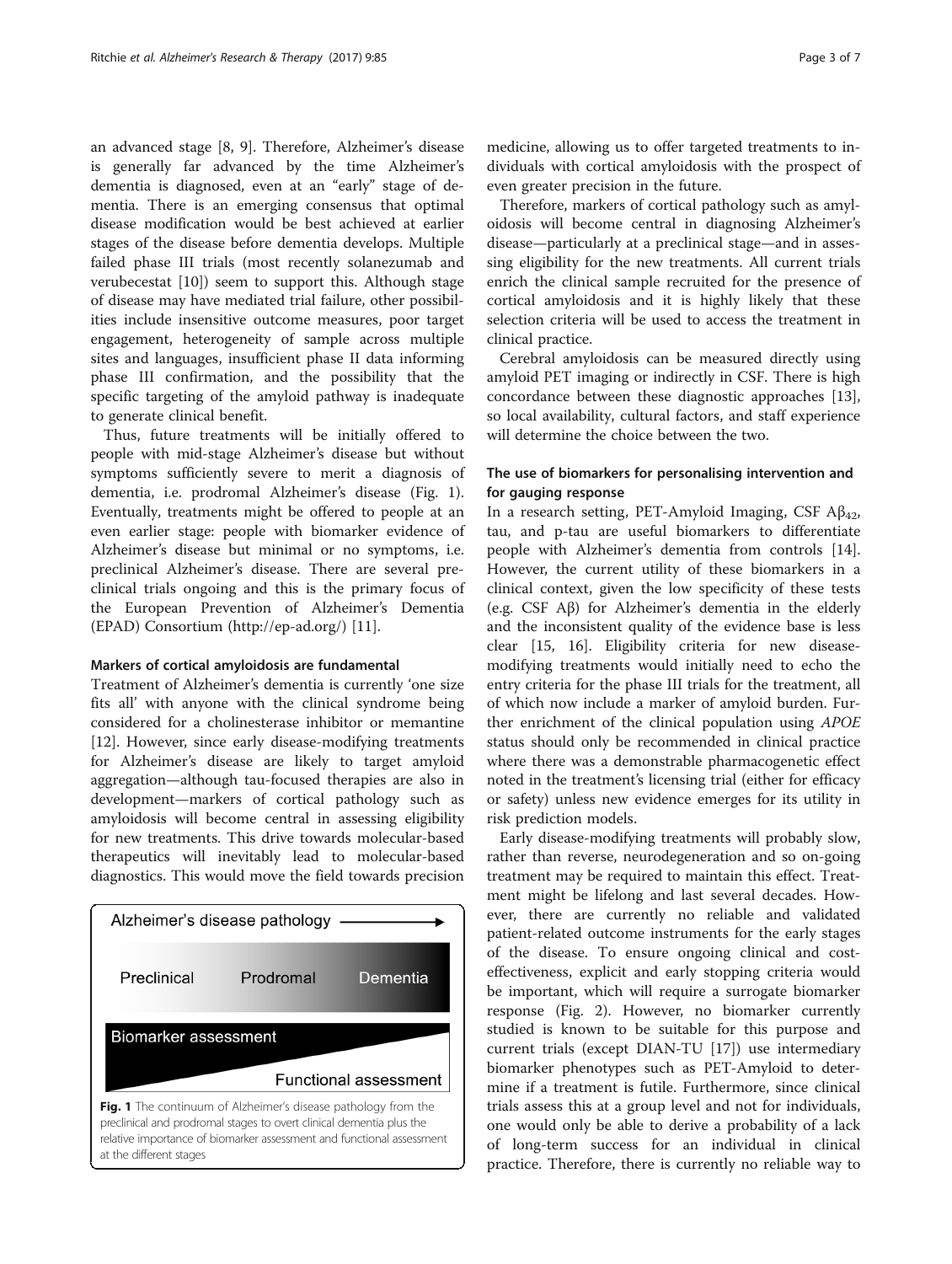<span id="page-3-0"></span>

decide whether an individual should stop or continue other than on the grounds of safety. Embedding this outcome into phase II and III trials would facilitate greater appropriate access to therapies by minimizing inappropriate, ineffective use, but the limited duration of these trials (up to two years) would be a challenge.

Accessing the vast amount of observational data being gathered through programmes like the European Medical Information Framework (EMIF) and Dementias Platform UK (DPUK) will give an indication of the expected rate of changes in sub-populations—though direct comparison of these data with randomised, controlled trial data would be problematic from a statistical perspective. Phase IV testing—as advocated below—would address some of these issues as would the use of readiness cohorts (e.g. EPAD) that can use run-in data from the same population as the trial to help guide expected placebo declines in the trial population.

# The importance of phase IV testing

Substantial post-marketing research must be carried out before disease-modifying therapies are widely used and this should be co-produced by the public sector, charities, and industry alongside agreements on pricing and reimbursement that reflect optimum value for the NHS and patients. This would encompass accumulation of safety data as well as real world experience on mid- to long-term patient outcomes (including patient-related outcome measures), compliance, service impact, health economics, and longitudinal biomarker analysis to assist the establishment of a response biomarker. Generic

phase IV protocols must be developed before these drugs are marketed so they can be safely and effectively introduced as widely as possible. This will involve close co-operation with bodies such as the National Institute for Health and Care Excellence (NICE), which approves the use of new treatments in the English and Welsh National Health Service and has major influence elsewhere. The establishment of better systems for gathering information from clinical practice would ease this phase IV testing if routinely collected electronic data contained phenotypic, clinical, and resource utilisation variables relevant to brain health in order to undertake large scale, standing phase IV work.

# Policy and professional development Equity of access is key

New treatments will initially be provided to patients in whom their use will be clinically and cost-effective and it is vital that when a new treatment becomes available it can be offered to everyone who is eligible. However, there is an inherent tension between specifying the eligible population through biomarkers (not to mention the uneven spread of tertiary-level expertise in dementia diagnosis and treatment) and equity of access—for example, for people of all ages, from all ethnic groups and from all localities. Patient and public engagement will be important to ensure that treatment provision is not perceived as inequitable.

In the first instance, prescription of disease-modifying treatments may only be possible in centres with capacity to undertake the partner diagnostic work as well as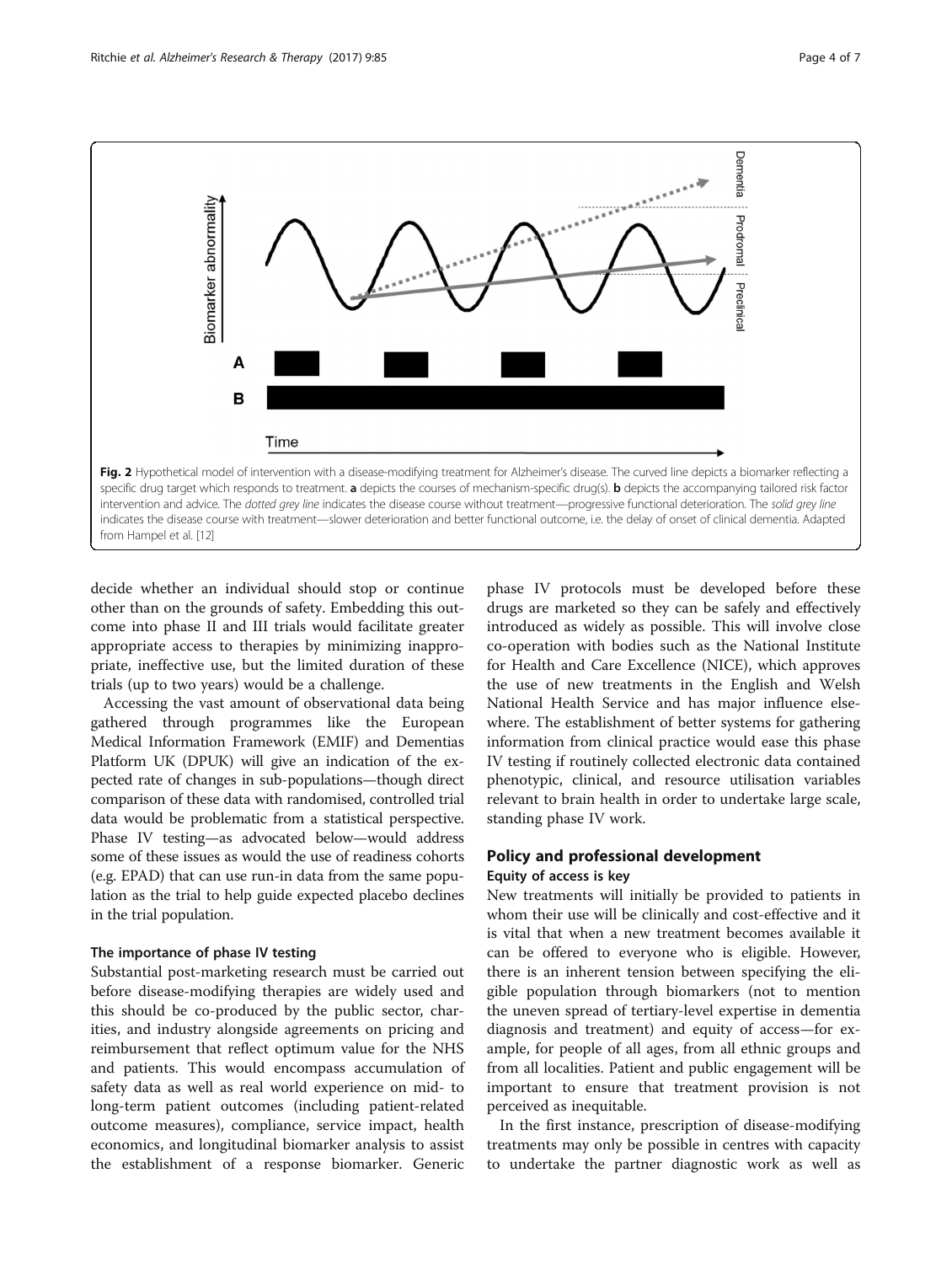monitoring for safety issues and undertaking the phase IV work described above. Nevertheless, within these centres (which should act as regional hubs for prescribing) equity of access should be mandated and monitored, and access extended as quickly as possible. Close regional collaboration across NHS trust boundaries will be essential to this.

# Professionals will need specific training

There will need to be substantial education and training provided for primary and secondary care professionals about new disease-modifying treatment for Alzheimer's disease. In primary care this would need to focus on early symptoms and risk factors to ensure timely referral whereas in secondary care it would cover the safe and effective use of biomarkers. Indeed, surveying current provision of dementia services and knowledge and attitudes should be done immediately to assess current service capacity and identify training needs. This could build on the existing Memory Services National Accreditation Programme (MSNAP) in England and Wales.

The UK has an established pool of clinical academics who already use these interventions in clinical trials as well as PET imaging and CSF biomarkers, either routinely or on selected patients in their clinical practice or research. However, further planning will be important and necessary to ensure this knowledge and expertise can be shared with all relevant staff groups across the NHS who will be operating from a diversity of clinical settings and backgrounds.

## This is an opportunity to reconfigure our services

Even without formal assessment of national and regional capacity, it is clear that increased access to neuroimaging and CSF analysis would be needed to support the additional diagnostic processes required for the appropriate targeting of new treatments. An agreed optimal care pathway would minimize idiosyncratic and inefficient practice. Initially rolled out in centres with relevant resources and expertise (forming a Brain Health Clinic Network), the resulting real world experience could be used to develop pathways for broader adoption throughout the NHS.

Dementia services are currently run under a predominantly psychiatric model of care with a symptomatic and palliative focus. However, a reconfigured service would require seamless collaboration between disciplines, patient groups, and specialties in order to expand the dementia-focussed clinical services to include an Alzheimer's disease and pre-dementia service for cognitively healthier, younger patients. Indeed, engagement with other specialties who may be in contact with such patients because of other health conditions will be an important necessary development. The focus would be on maintaining brain health using risk reduction, resilience building, molecular-based diagnostics, and delivering complex pharmaceutical interventions.

# The optimal care pathway Who should be referred?

Many people—including those already diagnosed and not yet diagnosed with Alzheimer's disease—would probably present to their GP when the marketing of a disease-modifying treatment was covered in the media. This has substantial resource implications for an already busy workforce. The number of specialists with relevant experience and appropriate facilities for diagnosis and treatment will represent important limitations.

Memory services currently see patients with later prodromal disease and early dementia but, over time, the profile of patients would also include preclinical and early prodromal populations. The future role of the GP as gatekeeper in general is uncertain [[18\]](#page-6-0) but direct access to a diagnostic and therapeutic service for Alzheimer's disease may not be feasible or desirable. With treatment likely to involve complex eligibility assessment, including biomarkers, one could advocate GPs referring everyone with suspected Alzheimer's disease to a specialist service. However, only a relatively small proportion of these people referred would meet the eligibility criteria for a new treatment. On the other hand, while many people currently present with moderate or severe dementia, in the future, hopefully the majority of people will be diagnosed much earlier, even in the prodromal/preclinical stages. Better cognitive tests for use in primary care with improved specificity and sensitivity for Alzheimer's disease to help with referral decisions are currently in development. This would support primary care triage of patients into secondary care. However, until such tests exist, selection for treatment with disease-modifying therapies could only take place in specialist centres.

## What would an optimal specialist service require?

Disease-modifying therapies will be specific to Alzheimer's disease and so there will be an even greater need to subtype neurodegenerative diseases accurately. For this diagnostic process, access to a variety of imaging modalities to differentiate Alzheimer's disease from other neurodegenerative conditions would be necessary—structural imaging (MRI, CT), FDG-PET, DAT, as well as amyloid and possibly tau PET (plus access to radiolabelled tracers)—plus neuroradiological and nuclear medicine expertise for the interpretation of these imaging modalities and their contextualisation alongside other assessments. Facilities for lumbar puncture would also be needed to ascertain cortical amyloidosis if PET imaging is not possible or acceptable to the patient.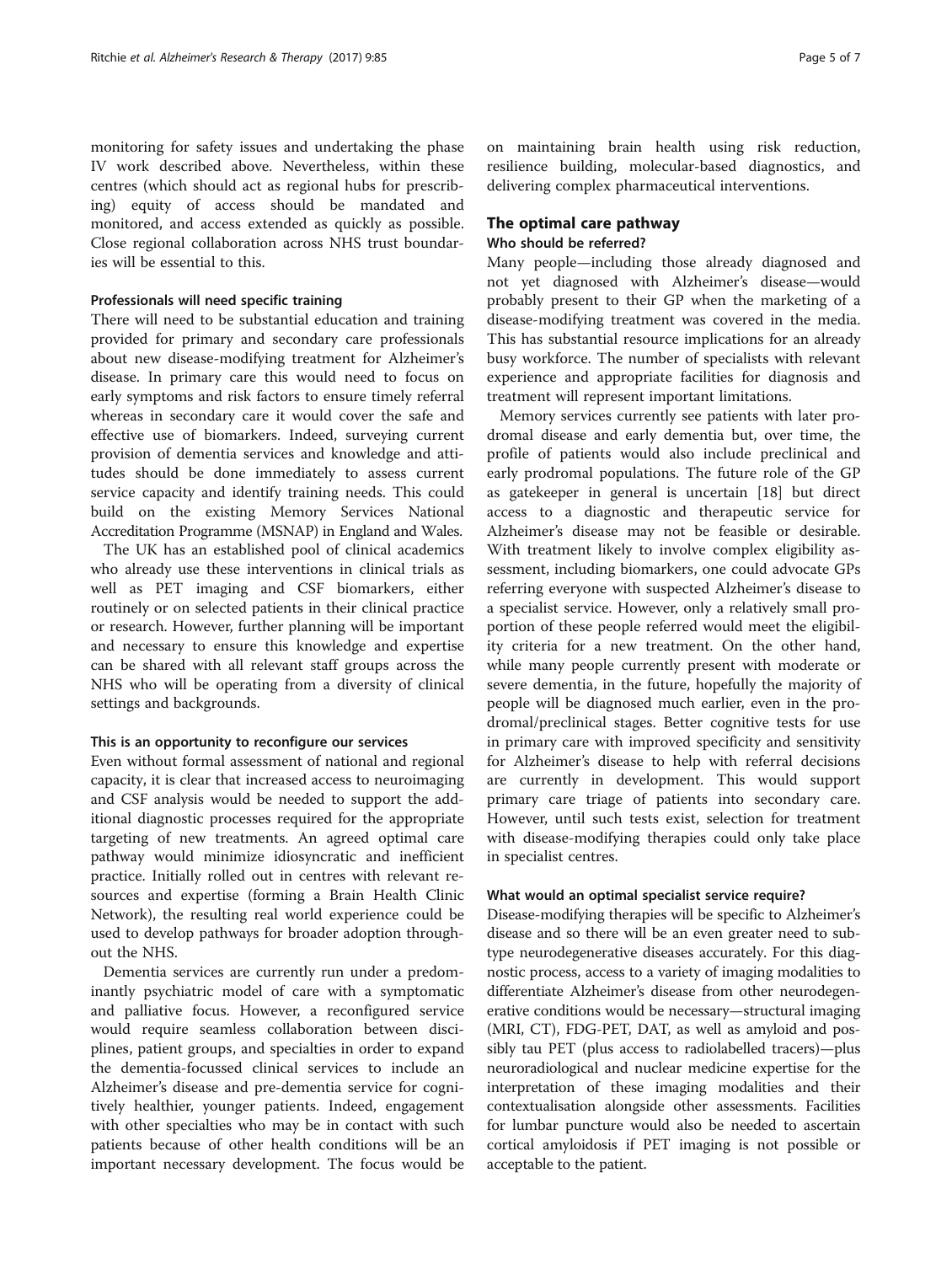The multidisciplinary team should include a specialist doctor; the skills of neurology, psychiatry, and geriatric medicine will all be relevant and should be represented. Furthermore, a new specialist nurse role could emerge, analogous to Macmillan nurses but with distinct skills from those already in existence. If pharmacogenetic testing (e.g. APOE ε4 status) is required for dose or subject selection, then embedding a genetic counselling service will also be required. Obviously, an appropriate setting to impart any diagnosis in a sensitive manner and to provide ongoing post-diagnostic information and support is vital. This service should be able to follow up people who have been commenced on a diseasemodifying agent and should be able to escalate care in the case of adverse reactions during treatment administration. This might mean location in or near a general hospital.

A distinct approach for the preclinical, prodromal, and dementia stages of Alzheimer's disease would be necessary. A comprehensive service could provide all these elements, but different expertise, skills, and care pathways are needed at different stages of disease. However, whether a broad, "one stop shop" is feasible or whether a tiered approach with primary, secondary (diagnostic), and tertiary (therapeutic) levels would be necessary is uncertain. In any case, transition through the service must be seamless. Furthermore, people with dementia often report that they wish services to be close to home.

That any new clinical service will have to keep pace with updates in diagnostic criteria for Alzheimer's disease and other neurodegenerative conditions, it is noted that new criteria being proposed increasingly rely on biomarker evaluation which re-emphasises the need for clinical services to have access to and experience with biomarker testing as part of their clinical work-up.

### How many people might be eligible for a new treatment?

Based on current service capacity, gradual implementation, and variable take up of the new service, the likely number of eligible patients will initially be hundreds rising to tens of thousands of people within a few years as services adapt and increased public awareness helps case ascertainment in primary care. However, data to back up this estimate and further detailed modelling are needed to inform planning and resource allocation.

## Communication

# Disease-modifying treatments would change the way we all think about neurodegenerative diseases and dementia There is much confusion in many people's minds (including the public, clinicians, and policy makers)

about dementia—for example, whether it is the same as Alzheimer's disease. Irrespective of this, most people currently think of dementia as an untreatable,

progressive condition affecting older people. The advent of a disease-modifying treatment would change this perception. The view that Alzheimer's disease can only be diagnosed in the dementia stage of the illness must be challenged as the prognostic accuracy of pre-dementia disease models improves. This is familiar territory in other branches of medicine where treatments are commonly started before there are clinical signs or symptoms. A major societal benefit of the advent of disease-modifying drugs would be the end of the perception of Alzheimer's disease as an incurable, inevitably fatal disease of older people and its replacement with a more optimistic position with a high likelihood of modification of the disease course.

The Edinburgh Consensus group recognised the need to advocate for the changes outlined above as well as continually reviewing progress in the UK and elsewhere as science advances, care models adapt, and therapies become available. These are truly innovative and optimistic times in the understanding and treatment of earlier Alzheimer's disease. Modifying the disease course with multimodal interventions and personalised treatment plans—including risk reduction—will soon be possible. Working closely with European and global colleagues in the academic, clinical, charitable, and commercial sectors and with patient groups will help the largest number of people access the right therapies to prevent or significantly delay the onset of Alzheimer's dementia.

#### Acknowledgements

The Edinburgh Consensus has been reviewed and approved by the Faculty of Old Age Psychiatry of the Royal College of Psychiatrists and the Association of British Neurologists.

TCR is a member of both the Alzheimer Scotland Dementia Research Centre funded by Alzheimer Scotland and of the University of Edinburgh Centre for Cognitive Ageing & Cognitive Epidemiology, part of the cross council Lifelong Health and Wellbeing Initiative (G0700704/84698). Funding from the Biotechnology and Biological Sciences Research Council, Engineering and Physical Sciences Research Council, Economic and Social Research Council, and Medical Research Council is gratefully acknowledged for the latter. NCF and MNR are National Institute for Health Research (NIHR) senior investigators and acknowledge support from the NIHR Biomedical Research Centre (BRC) and the Queen Square Dementia BRU, the MRC Dementias Platform UK, the Leonard Wolfson Experimental Neurology Centre, Alzheimer's Research UK and the Alzheimer's Society.

#### Funding

The consensus meeting received no financial support and all attendees funded their own travel, accommodation, and subsistence. Alzheimer Scotland provided a meeting room in their national headquarters and refreshments. Lunch was provided by the University of Edinburgh.

#### Availability of data and materials

None.

#### Authors' contributions

CWR conceived the consensus meeting and developed the plan with AB and MNR; CWR, TCR, SB, BB, AB, NF, JDI, IL, SL, MN, JO'B, JP, RP, JP, AW, WLW, MNR, and AB attended the consensus meeting; CH was unable to attend the meeting but contributed to the manuscript; TCR took notes at the meeting and drafted the manuscript; all authors commented on the draft manuscript and approved the final version. All authors fulfil the ICJME criteria for authorship.